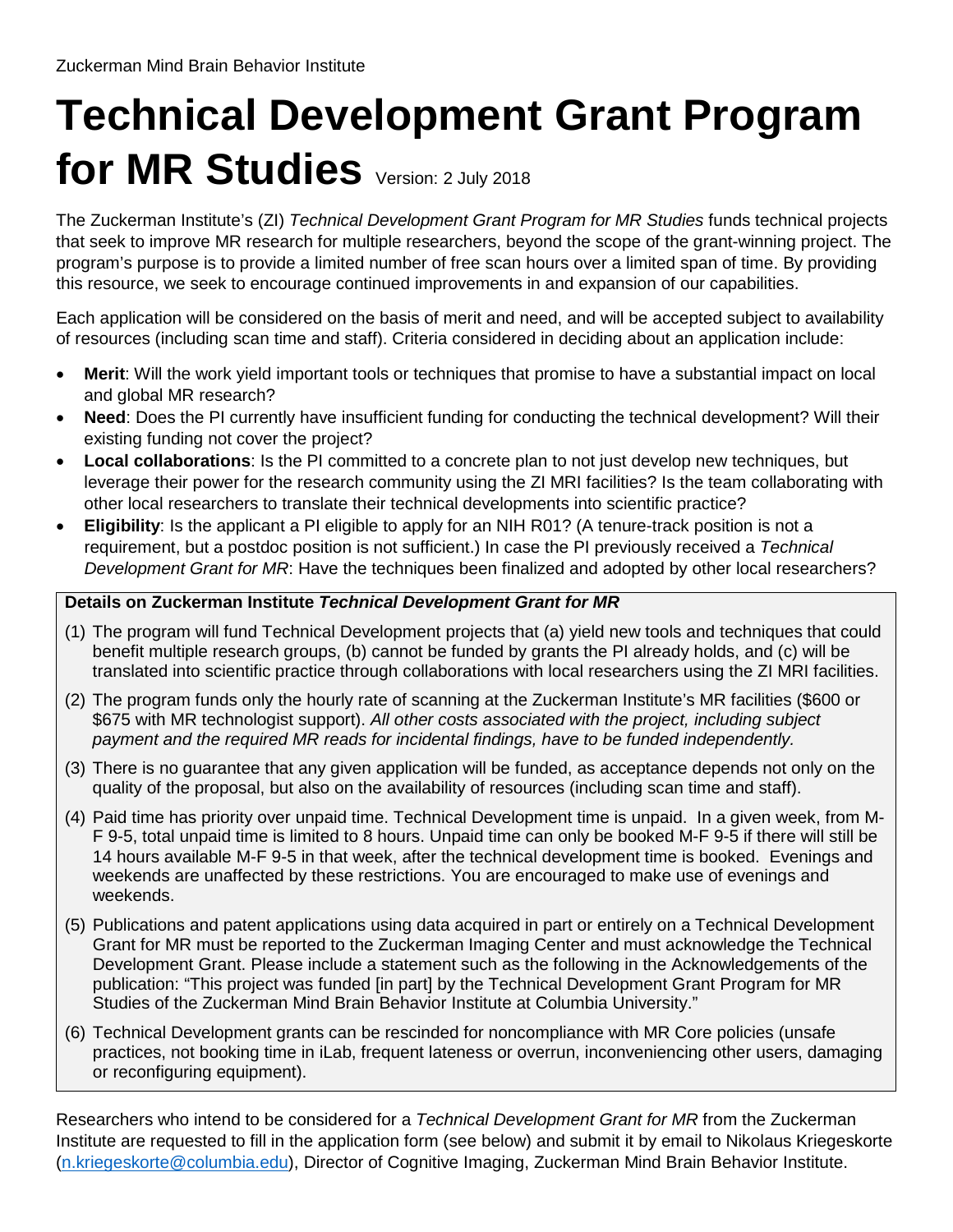## **Zuckerman Institute Technical Development Grant for MR** *Application form*

| <b>Technical</b>                    |                                                                                     |
|-------------------------------------|-------------------------------------------------------------------------------------|
| <b>Development</b>                  |                                                                                     |
| project name                        |                                                                                     |
| PI name,                            |                                                                                     |
| department                          |                                                                                     |
|                                     |                                                                                     |
| Project<br>description              | Provide a brief description of your Technical Development project.                  |
|                                     |                                                                                     |
|                                     |                                                                                     |
|                                     |                                                                                     |
|                                     |                                                                                     |
|                                     |                                                                                     |
|                                     |                                                                                     |
|                                     |                                                                                     |
|                                     |                                                                                     |
|                                     |                                                                                     |
| <b>Justification</b>                | Why is your Technical Development project important to local researchers outside of |
| for ZI                              | your research group?                                                                |
| <b>Technical</b>                    |                                                                                     |
| <b>Development</b>                  |                                                                                     |
| <b>Grant for MR</b>                 | List your current funding sources:                                                  |
|                                     |                                                                                     |
|                                     |                                                                                     |
|                                     |                                                                                     |
|                                     |                                                                                     |
|                                     | Why can't your current funding support the Technical Development project?           |
|                                     |                                                                                     |
|                                     |                                                                                     |
|                                     |                                                                                     |
|                                     | When will you do your initial presentation to the MR Users group?                   |
|                                     |                                                                                     |
|                                     |                                                                                     |
| <b>Previous</b><br><b>Technical</b> | Has the PI previously received a ZI Technical Development Grant for MR?             |
| <b>Development</b>                  | If so, what was the project name and has the technical development been adopted by  |
| <b>Grant</b>                        | other local researchers?                                                            |
| funding for                         |                                                                                     |
| <b>PI</b>                           |                                                                                     |
| <b>Hourly rate</b>                  | \$0 (no funding available)                                                          |
| requested                           | \$400 (reduced rate)                                                                |
|                                     |                                                                                     |